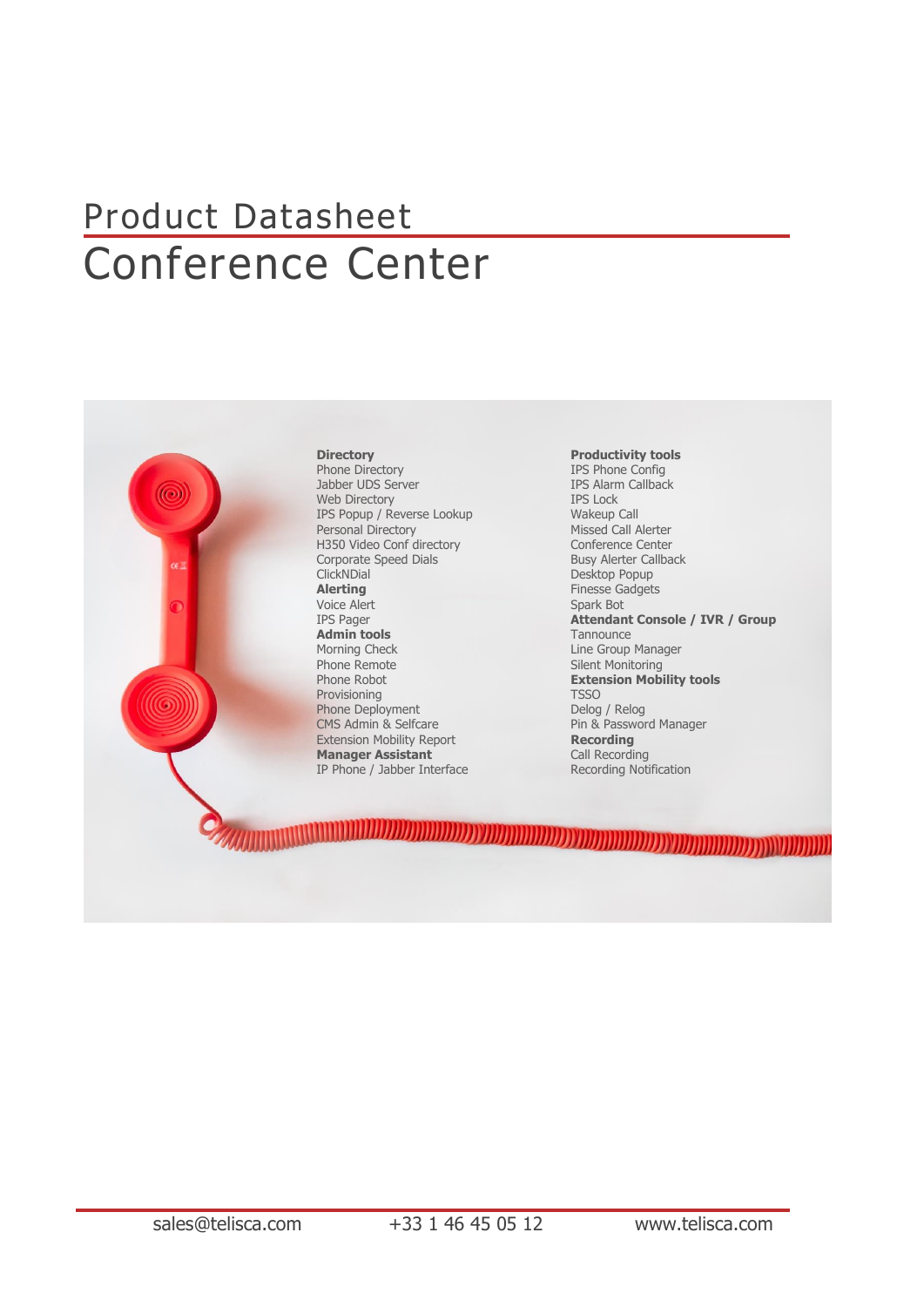### **1 Conference Center description**

#### **1.1 Product Overview**

Telisca Conference Center is a Web based audio and video conferences organization tool. It secures and schedules Cisco Unified Communications Manager conferences. This application makes use of audio and video conferences bridges resources available in the CUCM cluster and on the routers.

Telisca Conference Center is the perfect solution for customers who want:

 $\geq$  more features than Meet-Me conference center

the barebone system shipped with CUCM, doesn't offer any access control nor any user-friendly booking interface

 $\triangleright$  more affordable and suited than a full specialized Conferencing solution which could be quite expensive (in price and resources) and do more than what is really needed

telisca Conference Center offers the following features:

- Booking web interface with available resources monitoring
- Jabber client compatible
- Attendees email invites
- Addin for Outlook 2016, 2019 and 2021.
- Uses the resources from the closest location (costs savings)
- Audio and Video meetings (for video enabled devices)
- Entry, exit, and end of conference notifications
- Usage reports and resources availability control

#### **1.2 Architecture**

telisca Conference Center uses available resources on the CUCM cluster and on the Voice Gateways. The conference bridges are managed by the application based on a dynamically created CTI Ports pool. The application allocates meetings ranges depending on the available resources.

telisca Conference Center balances the load on several resources (Voice Gateways) depending on the conference's organizer's location or the selected site if one has been selected. When entering the meeting, the application will check again that enough resources are available.

#### **1.3 User web interface**

The meeting booking interface can be accessed with integrated Windows login, PIN/Password or directly in Jabber with automatic user authentication.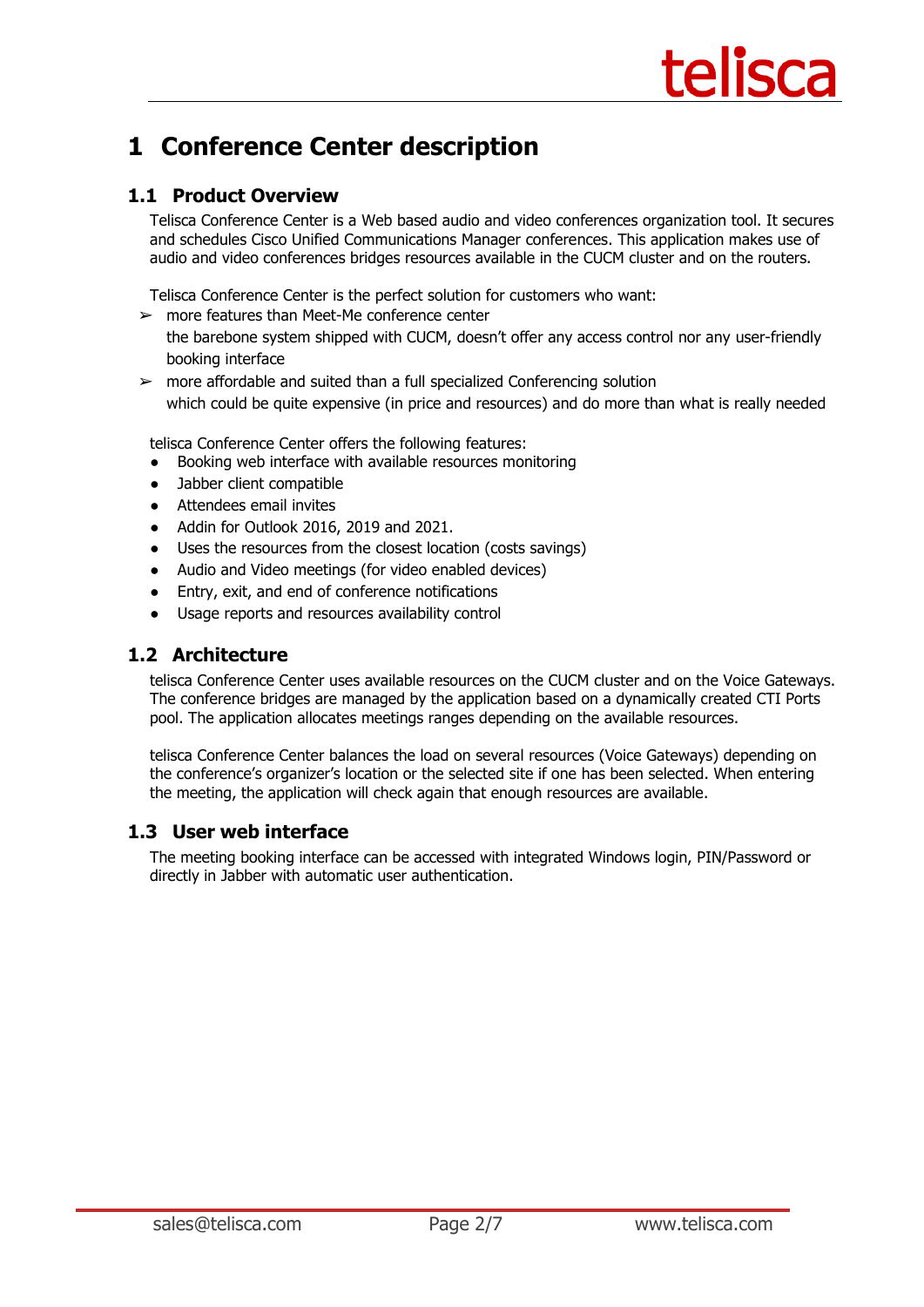# telisca

| $\times$<br><b>CONFCENTER</b>                                                                 |                                                                                               |             |                         |  | $\Theta$ |            | $\Box$ | $\times$      |  |
|-----------------------------------------------------------------------------------------------|-----------------------------------------------------------------------------------------------|-------------|-------------------------|--|----------|------------|--------|---------------|--|
| <b>1</b> Srv8/CONFCENTER/user/EditBooking.aspx?user=thomas<br>$\rightarrow$ C<br>$\leftarrow$ |                                                                                               |             |                         |  | 4<br>☆   | <b>ABP</b> |        | $\vdots$<br>り |  |
| <b>H</b> Applications                                                                         | De Outils Commerciaux De Skype De ERP - CRM TA Adobe - Gérer votre de De Microsoft Dynamics 3 |             |                         |  |          |            |        |               |  |
|                                                                                               | <b>TELISCA TEST</b>                                                                           |             |                         |  |          |            |        |               |  |
| ــ                                                                                            | Create conference                                                                             |             |                         |  |          |            |        |               |  |
| Date                                                                                          | 篇                                                                                             |             |                         |  |          |            |        |               |  |
| <b>Duration</b>                                                                               |                                                                                               | 00:15       | $\overline{\mathbf{v}}$ |  |          |            |        |               |  |
| Period                                                                                        |                                                                                               | <b>None</b> | v                       |  |          |            |        |               |  |
| <b>Site</b>                                                                                   |                                                                                               |             | $\overline{\mathbf{v}}$ |  |          |            |        |               |  |
| <b>Title</b>                                                                                  |                                                                                               |             |                         |  |          |            |        |               |  |
|                                                                                               | Organizer's email                                                                             |             |                         |  |          |            |        |               |  |
|                                                                                               | Attendee's email                                                                              |             | x                       |  |          |            |        |               |  |
|                                                                                               |                                                                                               |             |                         |  |          |            |        |               |  |
|                                                                                               | Create conference                                                                             |             |                         |  |          |            |        |               |  |
|                                                                                               |                                                                                               |             |                         |  |          |            |        |               |  |
|                                                                                               |                                                                                               |             |                         |  |          |            |        |               |  |

Web browser user authentication by login + PIN/password

To create a new conference, the user selects the meeting date, start time and duration. It is possible to create a regular meeting daily, weekly and by entering an end date.

| Cisco Jabber    |                           | п<br>$\times$                    |   |                    |  |  |  |  |  |
|-----------------|---------------------------|----------------------------------|---|--------------------|--|--|--|--|--|
|                 | arthur@                   |                                  |   | ☆                  |  |  |  |  |  |
|                 | Q Rech./Appeler           |                                  |   |                    |  |  |  |  |  |
|                 |                           | <b>TELISCA DEMO</b>              |   |                    |  |  |  |  |  |
| Récents         |                           |                                  |   |                    |  |  |  |  |  |
| 31              | Créer conférence          |                                  |   |                    |  |  |  |  |  |
| <b>Réunions</b> |                           |                                  |   |                    |  |  |  |  |  |
| 弖               | <b>Date</b>               | 篇                                |   |                    |  |  |  |  |  |
| <b>IPSMA</b>    | <b>Durée</b>              | 00:15                            | v |                    |  |  |  |  |  |
| Ħ               | Périodicité               | Aucune                           | v |                    |  |  |  |  |  |
| Conference      | <b>Site</b>               | Ressources Soft <b>▽</b>         |   |                    |  |  |  |  |  |
| Center          | <b>Titre</b>              |                                  |   |                    |  |  |  |  |  |
| Web             | adent@demo.telisca.loc    |                                  |   |                    |  |  |  |  |  |
| Directory       | Courriel participant<br>x |                                  |   |                    |  |  |  |  |  |
|                 |                           |                                  |   |                    |  |  |  |  |  |
|                 | Créer conférence          |                                  |   |                    |  |  |  |  |  |
|                 |                           |                                  |   |                    |  |  |  |  |  |
| o.              |                           | $\mathbf{r}$<br>$\mathbf{r}$<br> | ٠ | <b>7</b> <i>II</i> |  |  |  |  |  |

Conference scheduling in Jabber

To automatically send attendees an email invite, a conference title and a list of recipients can be entered. The previously used email addresses are accessible by auto-completion.

Conference Center generates a unique access code displayed on screen and sent by email to the organizer and all attendees.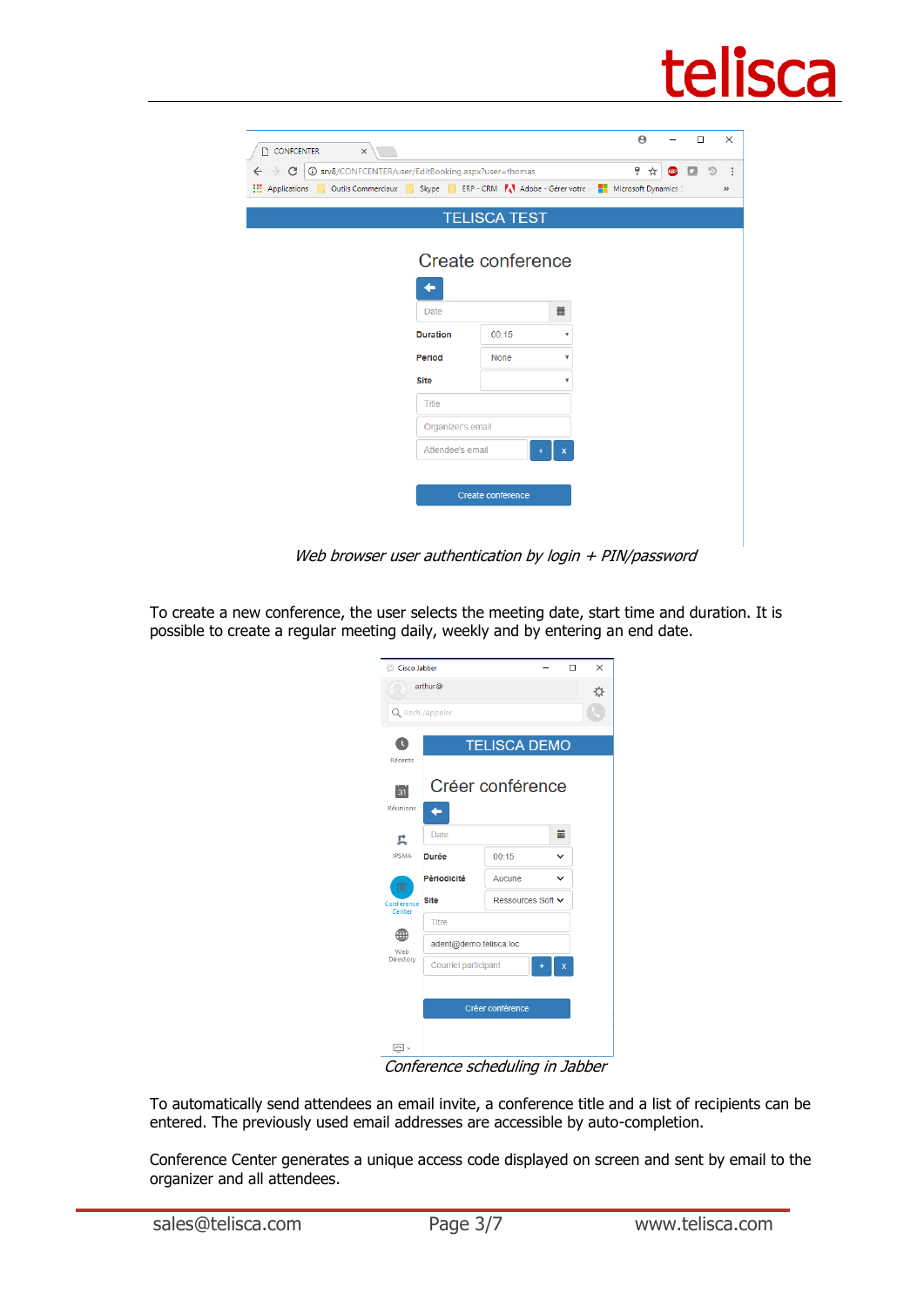

#### **TELISCA DEMO**

#### Liste conférences

|                  |   | <b>Date</b> | <b>Heure</b> | Code |  |  |  |  |  |  |
|------------------|---|-------------|--------------|------|--|--|--|--|--|--|
| Ø                | × | 14/03       | 17:00        | 1295 |  |  |  |  |  |  |
| Ø                | × | 15/03       | 09:00        | 4631 |  |  |  |  |  |  |
| Ø                | × | 15/03       | 18:00        | 5740 |  |  |  |  |  |  |
|                  |   |             |              |      |  |  |  |  |  |  |
| Créer conférence |   |             |              |      |  |  |  |  |  |  |

The user's list of created conferences with their access codes in Jahher

The list of upcoming conferences is displayed immediately after the creation, with the option to cancel a conference or create a new one. The deletion of a conference sends a cancellation email to the attendees.

#### **1.4 Outlook addin**

An Outlook addin adds a new button on the appointment context bar from which the user can add a conference call reservation.



The user can select a site which will be memorized for future use. Depending of the selected sites, the conference will use the closest audio resources available.

|          | Conference Center       |  |
|----------|-------------------------|--|
|          | Sélectionnez votre site |  |
| Toulouse |                         |  |
|          | Valider<br>Annuler      |  |

The application adds a text to the appointment/meeting description to provide the phone number to call and the reservation code to enter.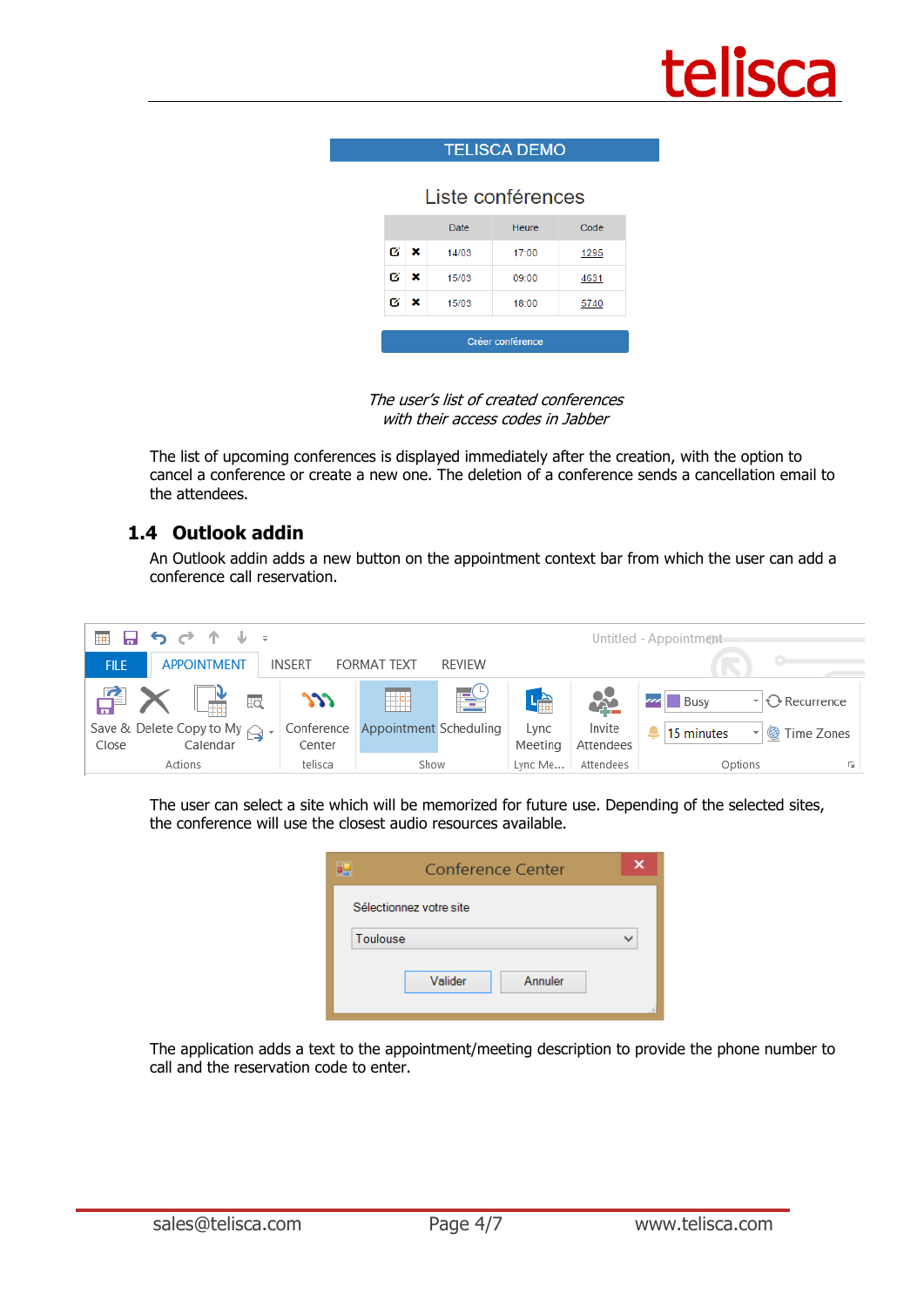

| Location   | [Conférence téléphonique] |              |                                           |
|------------|---------------------------|--------------|-------------------------------------------|
| Start time | jeu. 16/01/2014           | 11:00<br>Ħe. | All day event<br>$\overline{\phantom{a}}$ |
| End time   | jeu. 16/01/2014           | 12:00<br>Ħ.  |                                           |

#### **1.5 Accessing a conference**

Users access the conference by calling the telisca embedded audio server. It is accessible internally and/or externally. The users then enter the conference code. This code is made of 6 digits by default, is only valid during the meeting (with a configurable margin before and after). If the code is validated, the user enters the conference.



Invitees call the audio bridge and have to type the conference code before being allowed in

An audio message is played on a user's entry and exit to notify all the participants.

When the conference is about to end (the setting is 10 minutes by default) an "close to end of conference" audio message is played and then immediately before automatically closing the call at the end.

#### **1.6 Administration interface**

The administrator can create unlimited conferences with the same PIN code.

**Unlimited conferences** 

| <b>Description</b>        | attendees | <u>Site</u> | <u>Code</u> | <b>Delete</b> |
|---------------------------|-----------|-------------|-------------|---------------|
| <b>DSI Crisis Meeting</b> |           | SITE2       | 957 057     | <b>Delete</b> |
| Add                       |           |             |             |               |

The number of available conference resources per sites (Voice Gateway and CUCM) can be configured from the telisca framework web administration. These sites can match different Device Pools. If a site becomes unavailable, a backup site can be defined. This mechanism reduces costs by always trying to match the closest available geographical location for the callers.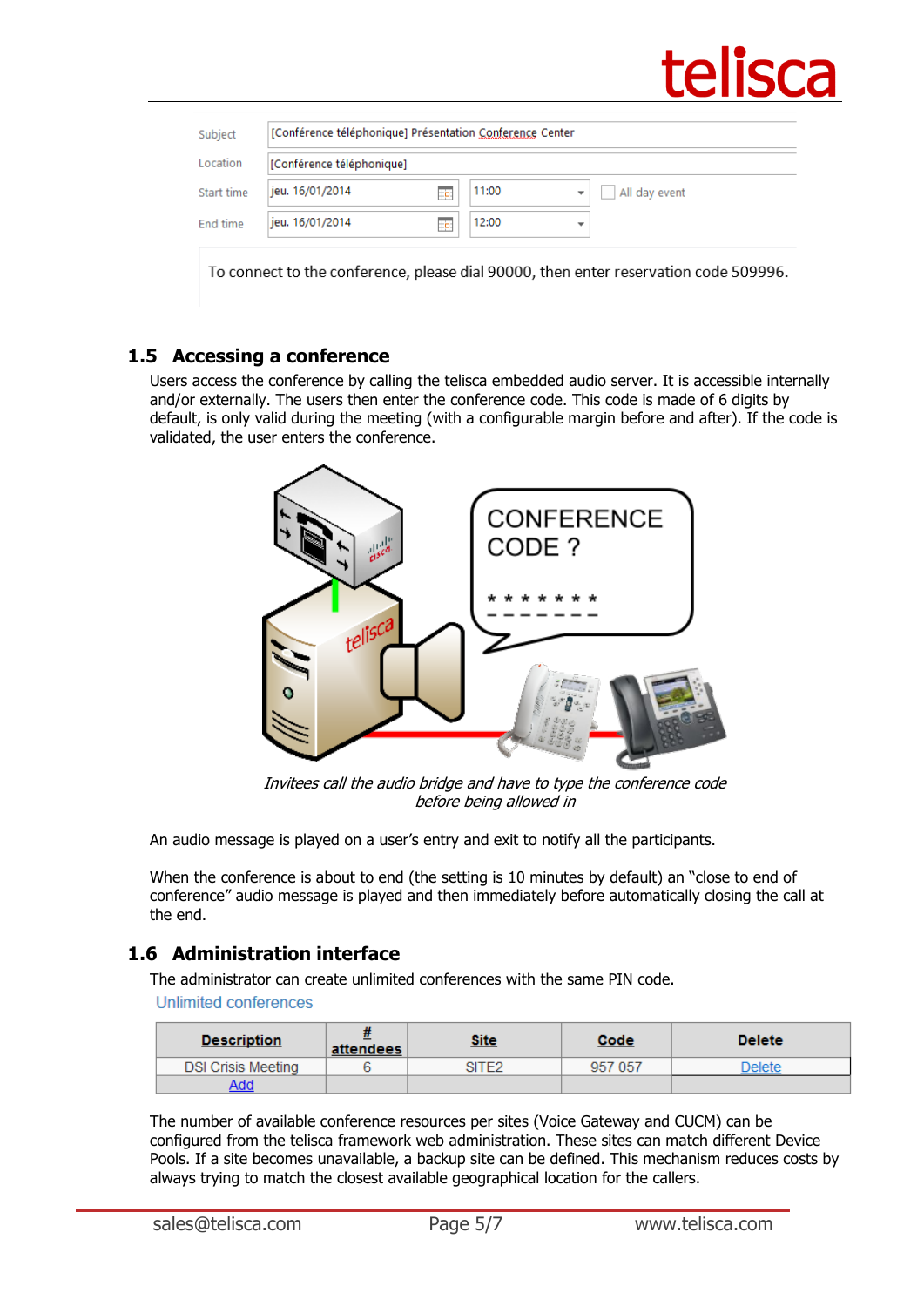

| telisca<br>Ξ                                                          |                                                                |               |        |                 |                |                               |                      |                       |                       |                    |  |  |
|-----------------------------------------------------------------------|----------------------------------------------------------------|---------------|--------|-----------------|----------------|-------------------------------|----------------------|-----------------------|-----------------------|--------------------|--|--|
| <b>20</b> Dashboard                                                   | Home / Conference Center / Sites/CTI Ports                     |               |        |                 |                |                               |                      |                       |                       |                    |  |  |
| $\bullet$ Global configuration $\rightarrow$<br>$\mathcal{D}$ Support | Conference CTI Ports prefix *                                  |               |        |                 |                |                               |                      | 0<br><b>CPCONF</b>    |                       |                    |  |  |
| Attendant Console                                                     | CTI Port display name                                          |               |        |                 |                |                               | Conference           |                       |                       |                    |  |  |
| Conference Center<br>×                                                | CTI ports directory numbers range begin *                      |               |        |                 |                |                               | 105760               |                       |                       |                    |  |  |
| Conference Center                                                     | CTI ports directory numbers range end *                        |               |        |                 |                |                               |                      | 105769                |                       |                    |  |  |
| Authent/Design                                                        |                                                                |               |        |                 |                |                               |                      |                       |                       |                    |  |  |
| Sites/CTI Ports                                                       | CTI port's line partition                                      |               |        |                 |                |                               |                      | $\sim$<br>Intern      |                       |                    |  |  |
| Unlimited conferences                                                 |                                                                |               |        |                 |                |                               |                      |                       |                       |                    |  |  |
| <b>Booking Report</b><br>Usage Report                                 | # Site<br><b>Site</b><br># Audio server                        |               |        |                 |                | <b>Total</b><br>conf.<br>Res. | Nb.<br>max.<br>conf. | Max.<br>user/<br>conf | <b>Alternate site</b> | <b>Device Pool</b> |  |  |
| Reporting                                                             | Edit<br><b>Delete</b><br>367B43<br><b>ISSY</b><br>+33972385399 |               |        |                 |                |                               | 4                    | 8                     | 367B51                | DP_PARIS           |  |  |
| <b>O</b> Silent Monitoring                                            | Edit                                                           | <b>Delete</b> | 367B51 | <b>BRIGHTON</b> | +4478965452351 | 24                            | $\overline{3}$       | 8                     | 367B43<br>$\sim$      | <b>DB BRIGHTON</b> |  |  |
| Desktop Popup                                                         | Add                                                            |               |        |                 |                |                               |                      |                       |                       |                    |  |  |

#### The sites definition screen in telisca administration interface

Reservation and usage reports, with threshold colors, helps the administrator checking enough audio resources are available.

| Max Number of conferences 2<br>Max Number of ports 20 |                         |                         |                |                         |                         |                         |                         |                         |                         |                         |                |                         |
|-------------------------------------------------------|-------------------------|-------------------------|----------------|-------------------------|-------------------------|-------------------------|-------------------------|-------------------------|-------------------------|-------------------------|----------------|-------------------------|
|                                                       |                         | 8                       | $\overline{9}$ | 10                      | 11                      | 12                      | 13                      | 14                      | 15                      | 16                      | 17             | 18                      |
|                                                       | Max. Num. Meet.         |                         |                |                         |                         |                         |                         |                         |                         |                         |                |                         |
| Monday 05                                             | Nb of particip by meet. |                         |                |                         |                         |                         |                         |                         |                         |                         |                |                         |
|                                                       | Max number of port      |                         |                |                         |                         |                         |                         |                         |                         |                         |                |                         |
|                                                       | Max. Num. Meet.         |                         | $\mathbf{1}$   | $\mathbf{1}$            |                         |                         |                         |                         |                         |                         |                |                         |
| Tuesday 06                                            | Nb of particip by meet. |                         | $\overline{2}$ | $\overline{2}$          |                         |                         |                         |                         |                         |                         |                |                         |
|                                                       | Max number of port      |                         | $\mathcal{R}$  | $\overline{\mathbf{3}}$ |                         |                         |                         |                         |                         |                         |                |                         |
|                                                       | Max. Num. Meet.         |                         | $\mathbf{1}$   | $\mathbf{1}$            |                         |                         |                         |                         |                         |                         |                |                         |
| Wednesday 07                                          | Nb of particip by meet. |                         | $\overline{2}$ | $\overline{2}$          |                         |                         |                         |                         |                         |                         |                |                         |
|                                                       | Max number of port      |                         | $\overline{3}$ | $\sqrt{3}$              |                         |                         |                         |                         |                         |                         |                |                         |
|                                                       | Max. Num. Meet.         | $\mathbf 1$             | 1              | $\mathbf{1}$            | $\mathbf{1}$            | 1                       | 1                       | 1                       | $\mathbf{1}$            | $\mathbf{1}$            | $\overline{2}$ | $\mathbf{1}$            |
| Thursday 08                                           | Nb of particip by meet. | $\overline{2}$          | $\overline{2}$ | $\overline{2}$          | $\overline{2}$          | $\overline{2}$          | $\overline{2}$          | $\overline{2}$          | $\overline{2}$          | $\overline{2}$          | $\overline{2}$ | $\overline{2}$          |
|                                                       | Max number of port      | $\overline{3}$          | $\overline{3}$ | $\overline{\mathbf{3}}$ | $\overline{\mathbf{3}}$ | $\overline{\mathbf{3}}$ | $\overline{\mathbf{3}}$ | $\overline{\mathbf{3}}$ | $\overline{\mathbf{3}}$ | $\overline{\mathbf{3}}$ | 4              | $\overline{3}$          |
|                                                       | Max, Num, Meet.         | $\mathbf{1}$            | $\mathcal{P}$  | $\overline{2}$          | $\mathbf{1}$            | f.                      | ٠                       | ٠.                      | $\mathbf{1}$            | $\mathbf{1}$            | $\mathbf{1}$   | $\mathbf{1}$            |
| Friday 09                                             | Nb of particip by meet. | $\overline{2}$          | $\overline{2}$ | $\overline{2}$          | $\overline{2}$          | $\overline{\mathbf{2}}$ | $\overline{2}$          | $\overline{2}$          | $\overline{2}$          | $\overline{2}$          | $\overline{2}$ | $\overline{2}$          |
|                                                       | Max number of port      | $\overline{\mathbf{3}}$ | 6              | 6                       | $\overline{\mathbf{3}}$ |                         | $\overline{3}$          | $\overline{\mathbf{3}}$ | $\overline{3}$          | $\overline{\mathbf{3}}$ | 3              | $\overline{\mathbf{3}}$ |
|                                                       | Max. Num. Meet.         | $\mathbf{1}$            | $\mathcal{L}$  | $\overline{2}$          | 1                       | f.                      | ٠                       | ٠                       | $\mathbf{1}$            | $\mathbf{1}$            | $\mathbf{1}$   | $\mathbf{1}$            |
| Saturday 10                                           | Nb of particip by meet. | $\overline{2}$          | $\overline{2}$ | $\overline{2}$          | $\overline{2}$          | $\overline{2}$          | $\overline{2}$          | $\overline{2}$          | $\overline{2}$          | $\overline{2}$          | $\overline{2}$ | $\overline{2}$          |
|                                                       | Max number of port      | $\overline{3}$          | 6              | 6                       | $\overline{3}$          | $\overline{3}$          | $\overline{3}$          | $\overline{3}$          | $\overline{\mathbf{3}}$ | $\overline{\mathbf{z}}$ | $\overline{3}$ | $\overline{\mathbf{3}}$ |
|                                                       | Max. Num. Meet.         | $\mathbf{1}$            | $\mathbf{2}$   | $\overline{2}$          | $\mathbf{1}$            | 1                       | ٠                       | 1                       | $\mathbf{1}$            | $\mathbf{1}$            | $\mathbf{1}$   | $\mathbf{1}$            |
| Sunday 11                                             | Nb of particip by meet. | $\overline{2}$          | $\overline{2}$ | $\overline{2}$          | $\overline{2}$          | $\overline{2}$          | $\overline{2}$          | $\overline{2}$          | $\overline{2}$          | $\overline{2}$          | $\overline{2}$ | $\overline{2}$          |
|                                                       | Max number of port      | $\overline{\mathbf{3}}$ | 6              | 6                       | 3                       | ä                       | ä                       | $\overline{z}$          | $\overline{3}$          |                         | $\overline{3}$ | $\overline{\mathbf{3}}$ |

#### **1.7 Requirements**

Site: Ressources Soft v | Display statistics for site Show meetings of selected day

Supported Cisco CUCM:

• CUCM version 10.5, 11.5, 12, 12.5, 14

#### **Available on private cloud company.telisca.cloud**